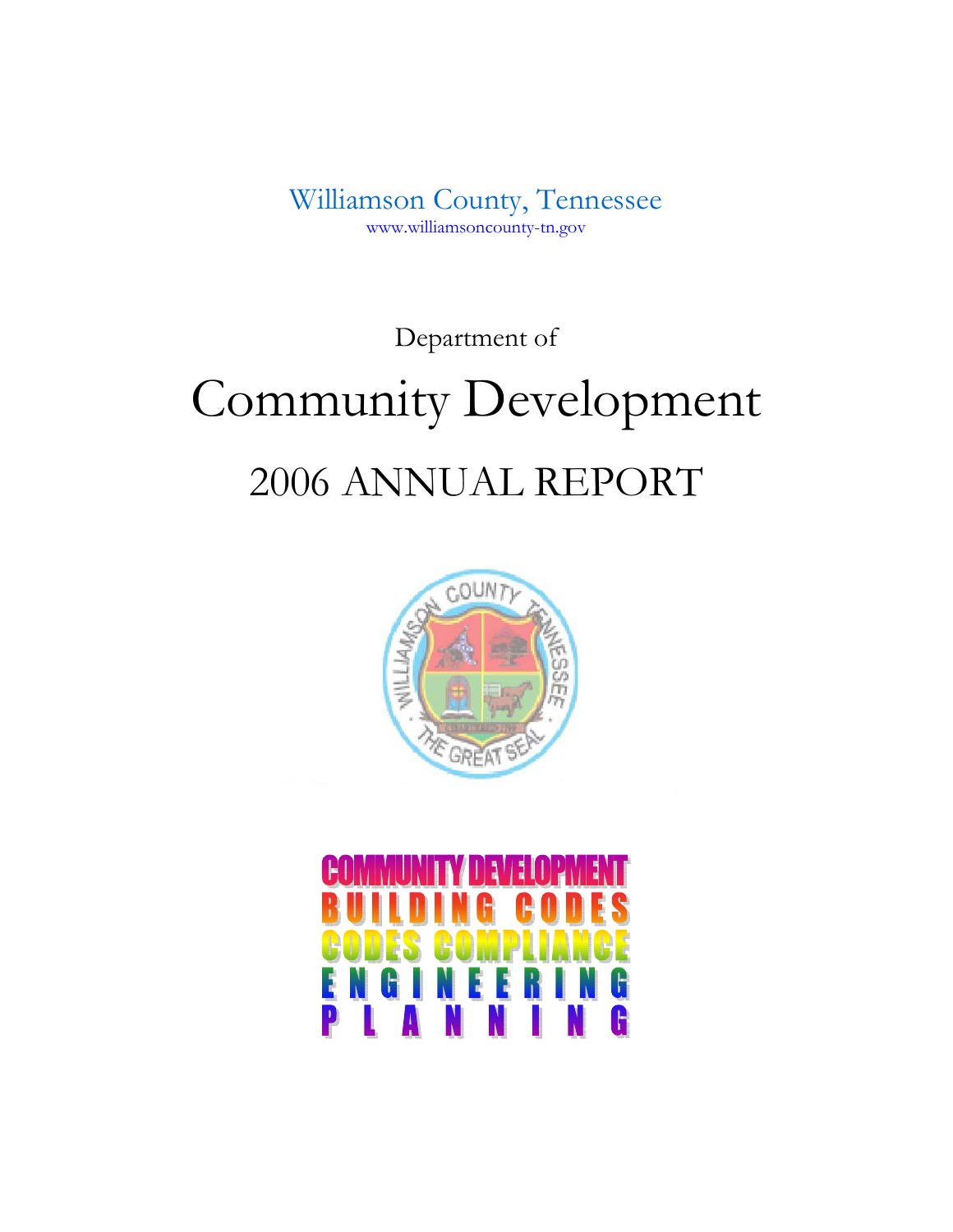# Table of Contents

| Community Development |  |
|-----------------------|--|
|                       |  |
|                       |  |
|                       |  |
|                       |  |
|                       |  |
|                       |  |
|                       |  |
|                       |  |
|                       |  |
|                       |  |
|                       |  |
|                       |  |
|                       |  |
|                       |  |
|                       |  |
|                       |  |
|                       |  |
|                       |  |
|                       |  |
|                       |  |
|                       |  |
|                       |  |
|                       |  |
|                       |  |
|                       |  |
|                       |  |
|                       |  |
|                       |  |
|                       |  |
|                       |  |
|                       |  |
|                       |  |
|                       |  |
|                       |  |
|                       |  |
|                       |  |
|                       |  |
|                       |  |
|                       |  |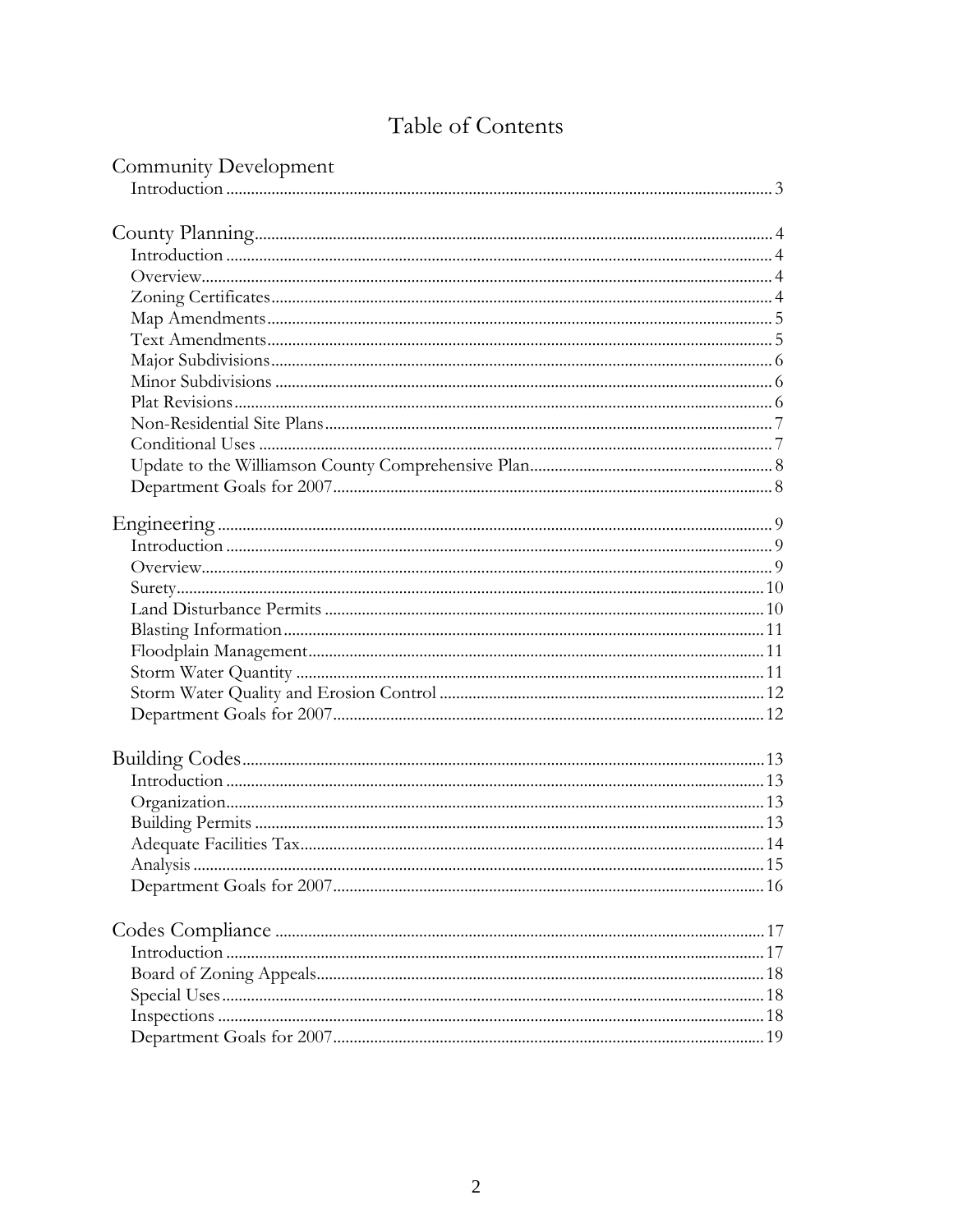# Community Development

# Introduction



The Community Development Department provides the framework for planning and development services for the unincorporated portion of Williamson County. In a county undergoing the growth confronting Williamson County, it is important these services are integrated as much as practicable. The integration of these services allow not only for the provision of housing and related services to our community, but allow for the opportunity to monitor these markets and develop new techniques to mitigate the effects of this growth.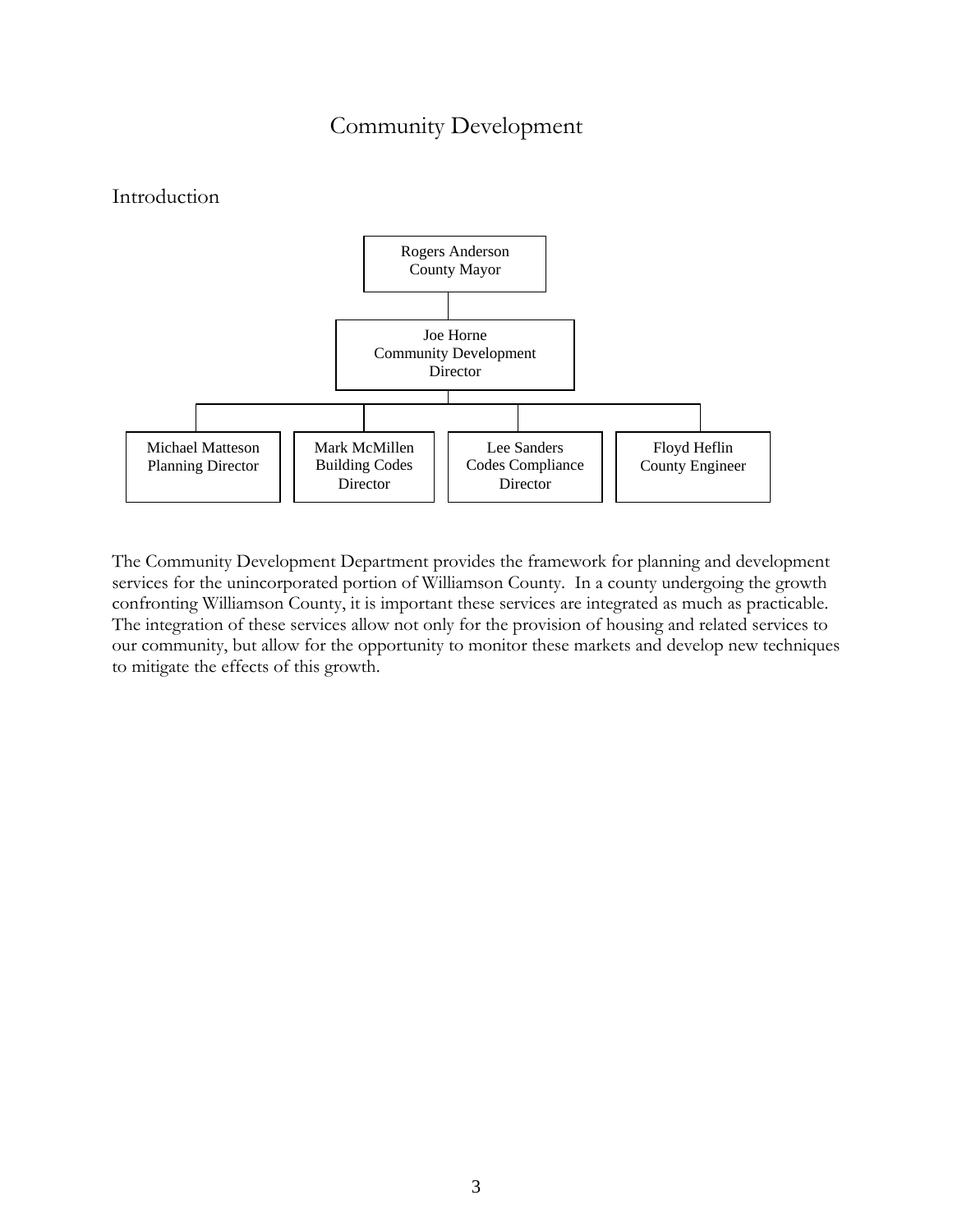# Planning & Zoning

#### **Introduction**

County Planning plays an integral role in maintaining the quality of development in Williamson County, which includes assisting developers and the general public in administering the Zoning Ordinance and other regulations. This Department is responsible for support of the County Board of Commissioners, the Williamson County Regional Planning Commission, the Highway Commission, and other boards that may require routine aid in administering and interpreting the Zoning Ordinance, the Subdivision Regulations, and the Flood Plain Regulations, and for any specific research that may arise.

The County's Planning Department is located on the 4th floor of the Williamson County Administrative Complex along with the Building Codes, Codes Compliance, and Engineering Departments. County Planning services are directed by Michael Matteson, Planning Director, who is assisted by Aaron Holmes, Ann Haines, and Jama Olsen.



# **Overview**

The following is a summary of the activity for 2006. This statistical data will allow the Staff, the Planning Commission, the Board of Commissioners, and the general public insight into the amount of growth within this county.

# **Zoning Certificates**

This form is the beginning of the planning process for both the general public and developers. For every inquiry, whether it be for a new home, addition to an existing home, a swimming pool or subdivision, a Zoning Certificate is required. This form serves two purposes. The first is to provide both the Staff and the applicant with a written record of the required procedure to achieve an approval. Secondly, this written record alleviates any misunderstandings between the Staff and the applicant.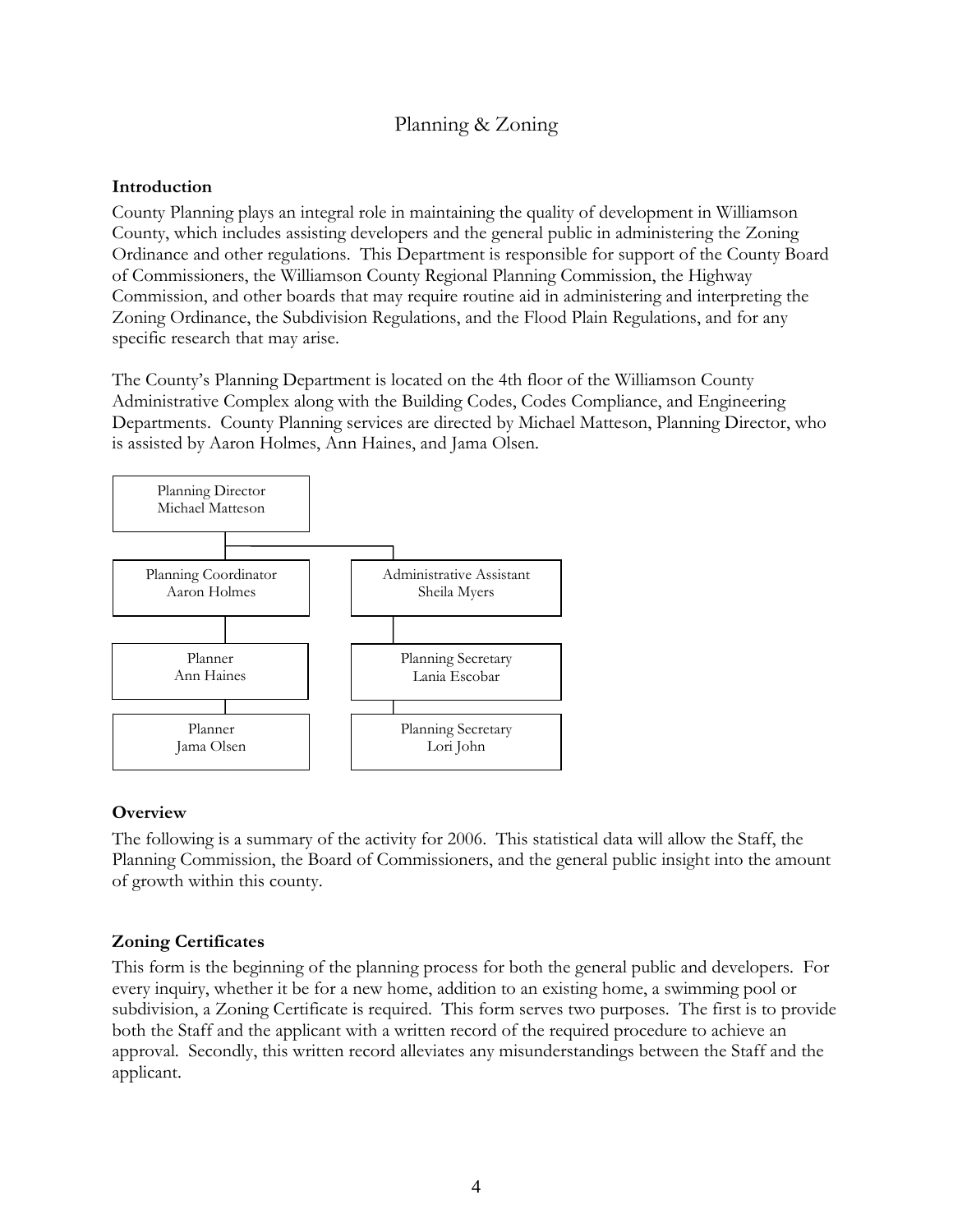When a request for a Zoning Certificate is submitted, the Staff pulls the property assessment card, confirms the zoning, the use that is currently on the property, and the floodplain status, if any. Staff will determine if the requested use can occur on the property, and if it is allowed, the applicant will be allowed to proceed. In some instances, the Plans Review process is required before the Staff can grant approval to any use. Plans Review provides each department, i.e. Building Codes, Codes Compliance, Engineering, Highway, Planning, and Sewage Disposal an opportunity to review the request to ensure it meets their requirements as well. Plans Review is held each Tuesday and Thursday.

As a general practice, "same day service" is the goal. However, per section 9230 of the Zoning Ordinance, the Staff may take up to three (3) days to approve a request for a single lot development, and up to thirty (30) days for multiple lot developments. The Staff attempts to make the wait for approval as short as possible in all instances.



In 2006, the Staff processed 2,228 Zoning Certificates. See Figure 1 below.

*Figure 1* 

# **Map Amendments**

There were no amendments to the Zoning Map made in 2006, i.e. requests to rezone property.

# **Text Amendments**

In 2006 there were nine (9) amendments to different regulations utilized by the Planning Department. Many of these amendments go hand-in-hand, i.e. if one regulation is amended, another might have to be amended in order to achieve the desired result.

- There were four (4) amendments to the Williamson County Zoning Ordinance.
- There were three (3) amendments to the Williamson County Subdivision Regulations.
- There was one (1) amendment to the Williamson County Storm Water Regulations.
- There was one (1) amendment to the Williamson County Wastewater Regulations.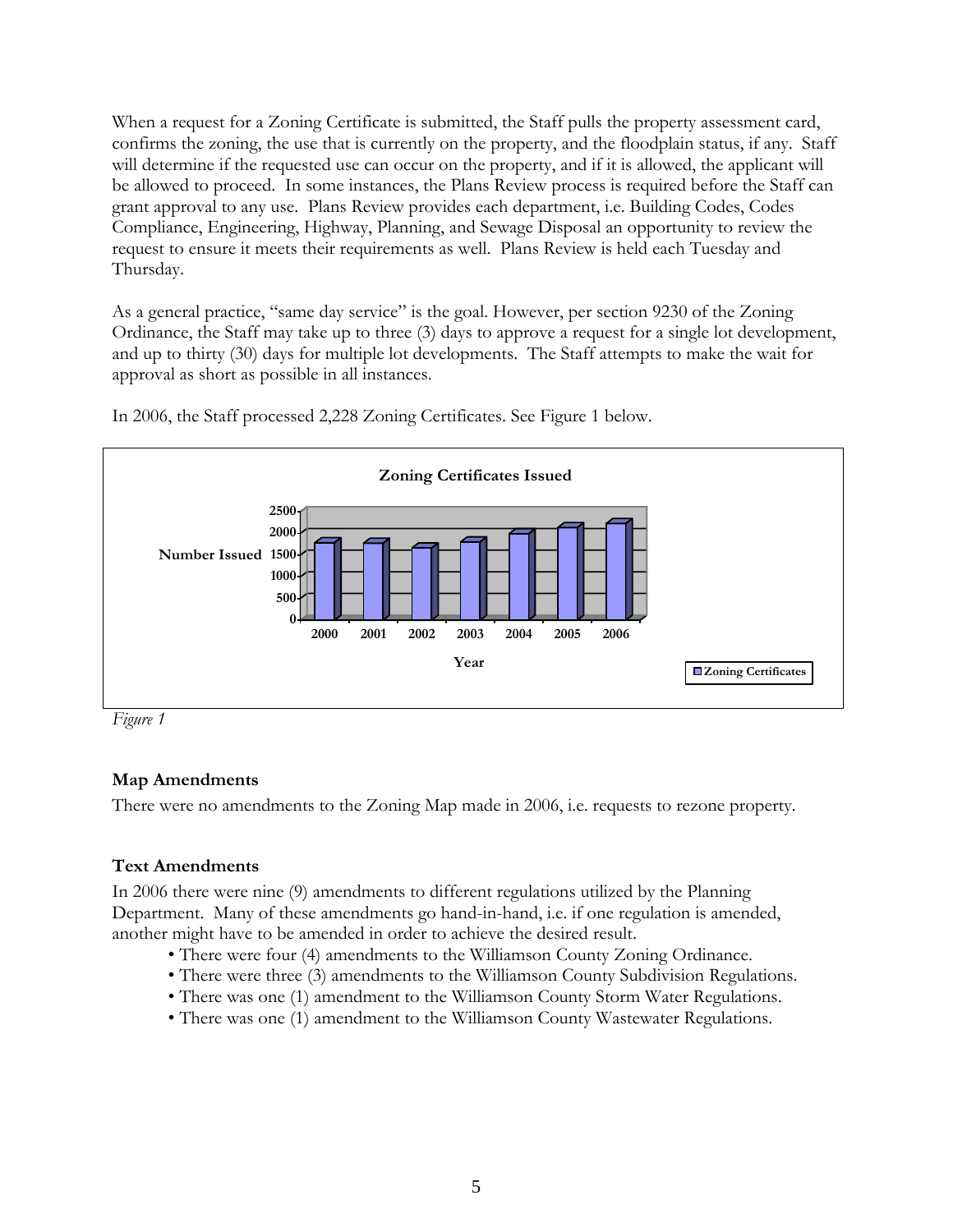#### **Major Subdivisions**

Major subdivisions are defined as those consisting of five (5) or more lots. In this category, there are not only conventional subdivisions but Resource Conservation Developments (RCDs) and Planned Resource Conservation Developments (PRCDs) as well. The following table details the activity for this year. In 2006, 394 lots were approved within major subdivisions. See Table 1 below.

|                | Name                            | <b>Section</b> | Lots           |
|----------------|---------------------------------|----------------|----------------|
| $\mathbf{1}$   | <b>Belle Vista</b>              | 2              | 29             |
| $\overline{2}$ | Owendale                        |                | 13             |
| 3              | Saddle Springs                  | 7, 2A          | 9              |
| $\overline{4}$ | Saddle Springs                  | 5, 2A          | 9              |
| 5              | Saddle Springs                  | 6, 2A          | $\overline{4}$ |
| 6              | <b>Garrison Springs Estates</b> |                | 6              |
| $\overline{7}$ | <b>Brienz Valley</b>            | $\overline{2}$ | 9              |
| 8              | <b>Brienz Valley</b>            | $\mathbf{1}$   | 7              |
| 9              | King's Chapel                   | 2A             | 21             |
| 10             | Peaceful Haven Farms            |                | 6              |
| 11             | <b>Beechwood Plantation</b>     |                | 31             |
| 12             | Durham Manor                    |                | 49             |
| 13             | 2nd Additions at Legends Ridge  |                | 17             |
| 14             | Crunck Estates                  |                | 9              |
| 15             | <b>Stockett Creek</b>           | 1              | 26             |
| 16             | <b>Stockett Creek</b>           | 3              | 16             |
| 17             | <b>Stockett Creek</b>           | $\overline{2}$ | 20             |
| 18             | Hardwood Estates                |                | $\overline{7}$ |
| 19             | Abington Ridge                  | $\overline{2}$ | 33             |
| 20             | Hilmon Estates                  |                | 5              |
| 21             | Silver Stream Farms             | 1B             | 64             |
| 22             | Songbird Springs                |                | 13             |

*Table 1* 

#### **Minor Subdivisions**

Minor Subdivisions consists of two (2) lots where there are no bondable improvements required. Staff has the discretion to review and approve these plats. In 2006, Staff approved 50 Minor Subdivisions consisting of 84 lots.

#### **Plat Revisions**

Plat Revisions that contain two (2) or fewer lots are subject to review and approval by the Staff. There are many different items that may be dealt with on a revised plat, such as a lot line shift. In 2006, Staff approved revisions to 78 plats.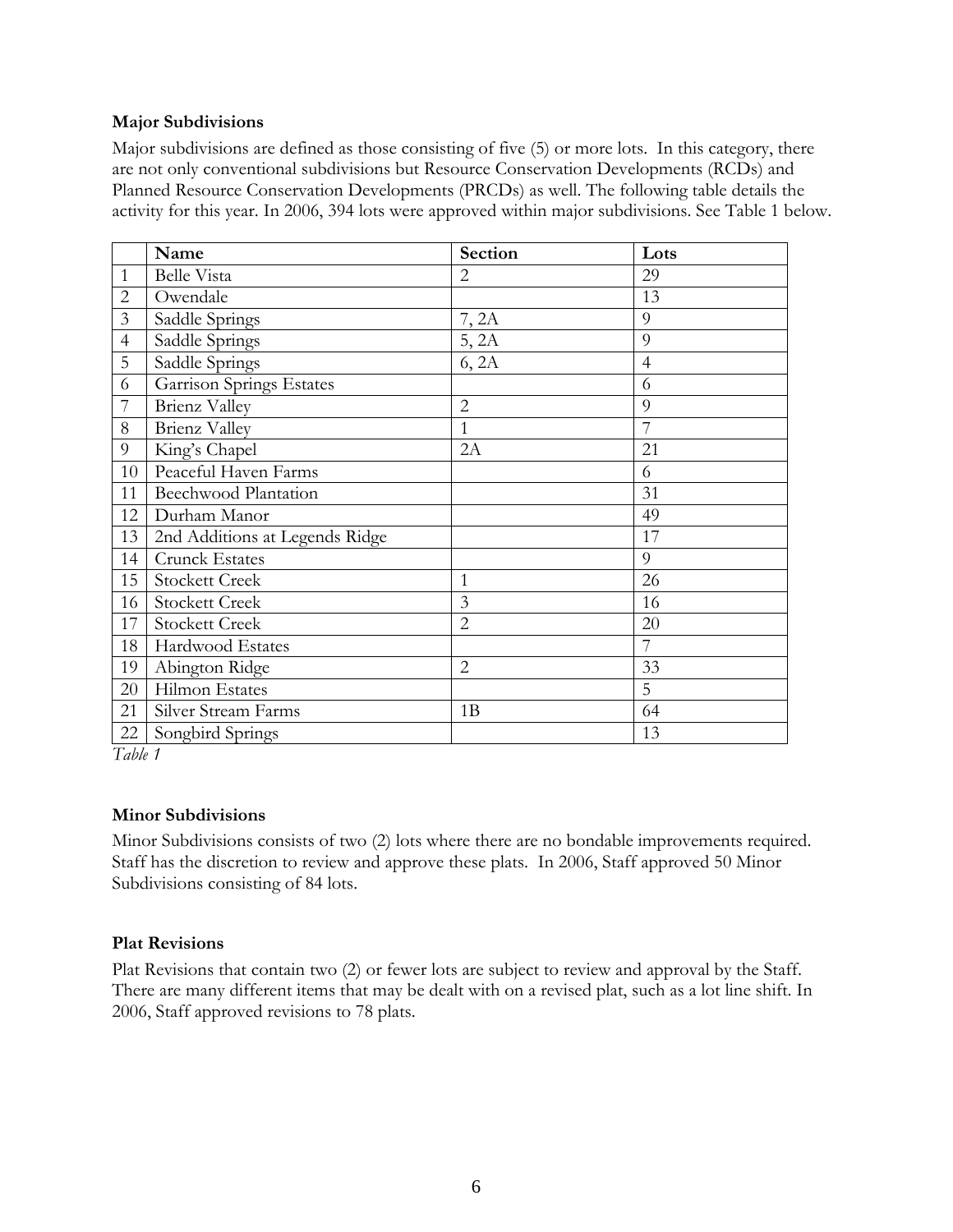#### **Non-Residential Site Plans**

The Planning Commission has reviewed a diverse range of non-residential site plans, which includes churches. In 2006, there were sixteen (16) non-residential site plans reviewed with a total of 71,956 square feet. Table 2 outlines those plans reviewed.

|                | Type                             | SF/Lots | <b>Comments</b>                     |
|----------------|----------------------------------|---------|-------------------------------------|
| $\mathbf{1}$   | St. Ignatius Orthodox Church     | 12,091  | Revised Site Plan                   |
| $\overline{2}$ | Grace Chapel Church              | N/A     | Revised Site Plan                   |
| 3              | Locust Ridge Baptist Church      | 13,673  |                                     |
|                | Bellview Cumberland Presbyterian |         |                                     |
| 4              | Church                           | 4,240   |                                     |
| 5              | <b>Yazdian Antiques</b>          | N/A     |                                     |
| 6              | Holy Cross Church                | 4,202   |                                     |
|                | Silver Stream Farms, Lot 169     | 528     | Sales Trailer                       |
| 8              | Fernvale Community Church        | 762     | Addition                            |
| 9              | Winstead Elementary School       | 5,888   |                                     |
| 10             | Grassland Middle School          | N/A     | Lighting Plan                       |
| 11             | Firefly Vineyards                | 11,390  |                                     |
|                |                                  |         | Site Plan Addition for an Education |
| 12             | Berry's Chapel Church of Christ  | 10,150  | Building                            |
| 13             | Grace Chapel Church              | N/A     | Parking Removal                     |
| 14             | New Hope Presbyterian Church     | 780     |                                     |
| 15             | Kurtz Nursery                    | 8,252   |                                     |
| 16             | Harpeth Estates Pump Station     | N/A     |                                     |

*Table 2* 

# **Conditional Uses**

The Zoning Ordinance defines a conditional use as having some special or unique impact on the surrounding properties. Conditional uses are evaluated by the Planning Commission through the public hearing process. In 2006, the Planning Commission reviewed ten (10) conditional uses. Table 3 illustrates those reviewed.

|                | Type                                 | SF/Lots | Comments |
|----------------|--------------------------------------|---------|----------|
|                | Hatcher Family Farm Store            | 750     |          |
| 2              | Jeffers Landscaping                  | 3,828   |          |
| 3              | Reek Landscaping                     | 1,280   |          |
| $\overline{4}$ | Noland Fencing                       | 2,400   |          |
| 5              | Edmonson Landscaping                 | 2,845   |          |
| 6              | Turnage Auto Repair                  | 1,500   | Denied   |
|                | McIntyre Cabinet Shop                | 288     |          |
| 8              | First Presbyterian Equestrian Center | 6,808   |          |
| 9              | Iron Cross                           | 1,200   |          |
|                | Mid-American Distributors Temp.      |         |          |
| 10             | Fireworks Stand                      | N/A     |          |

*Table 3*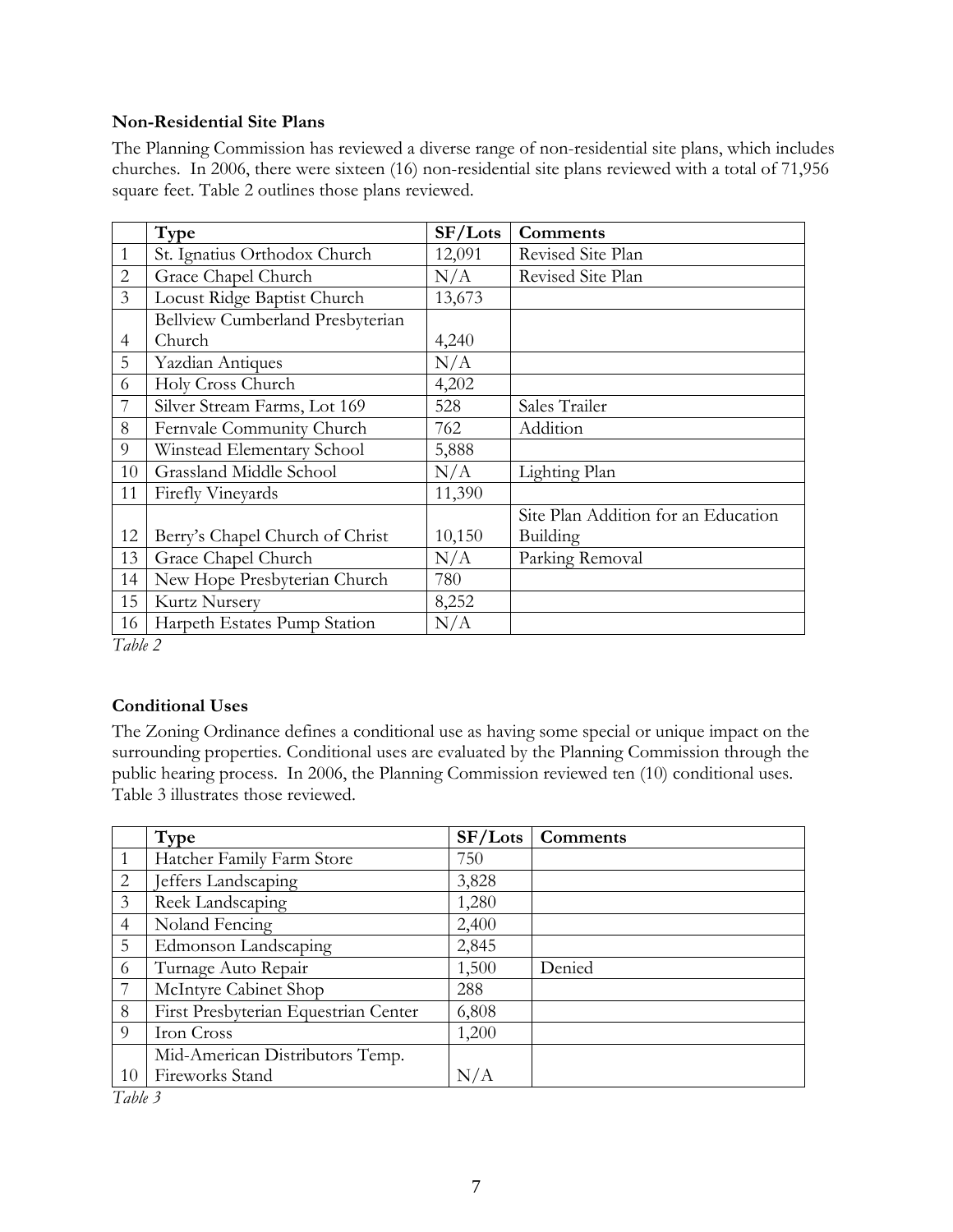#### **Update to the Williamson County Comprehensive Plan**

McBride, Dale, Clarion of Cincinnati, Ohio and the Staff are continuing its work to update the Williamson County Comprehensive Plan. In 2006, Randall Arendt gave a presentation regarding conservation subdivisions in addition to presenting other methods of preservation and conservation. This presentation was held at the Main Branch of the Williamson County Public Library on January  $26<sup>th</sup>$ . In addition, there was one (1) more Public Input Session to present Chapters 3 and 4 to the Update as well as to solicit input from the general public. These Input Sessions were once again held at Hillsboro Elementary, Page Middle, and Grassland Middle Schools in July. The completed draft of the Plan is expected in late spring/early summer of 2007.

#### **Department Goals for 2007**

The Planning Department has established a number of goals for the coming year. Chief among these goals is completing the Comprehensive Plan update. This update will articulate a refined vision for the future growth and development of the unincorporated County. Additionally, the Department will begin planning efforts to implement the updated Plan, which will likely involve updates to the Zoning Ordinance, Subdivision Regulations, and Major Thoroughfare Plan.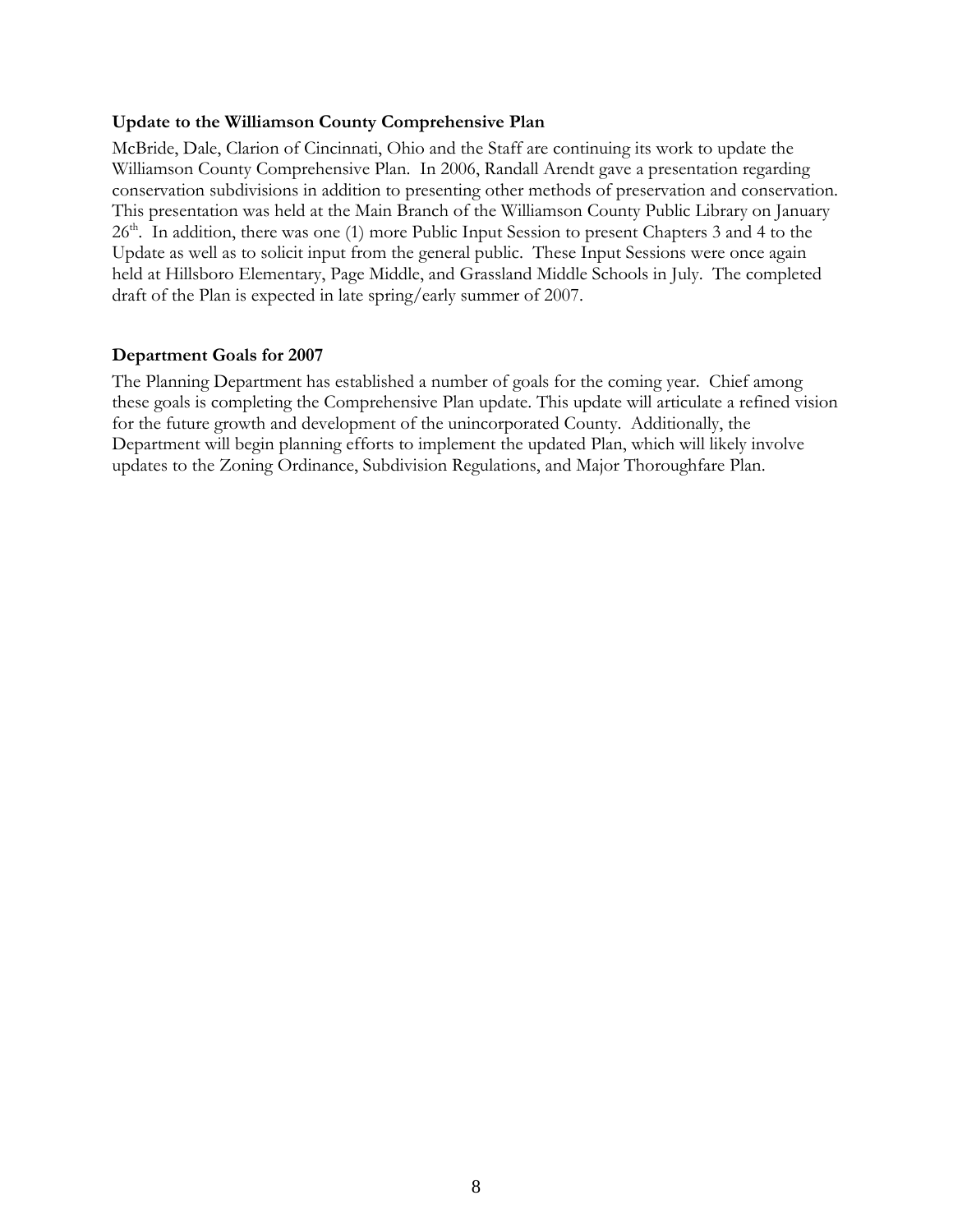# Engineering

#### **Introduction**

County Engineering plays a prominent role in maintaining the quality of development in Williamson County while assisting developers and the general public in interpreting development regulations and implementing their requirements. This Department is responsible for support to the County Commission, Storm Water Appeals Board, Highway Commission, Planning Commission, and other boards for the routine processes of administering and interpreting the Storm Water Management Regulations, Subdivision Regulations, Zoning Ordinance, FEMA (Federal Emergency Management Agency) Regulations, engineering practices, and for specific research as the need arises.

County Engineering is located in the Community Development along with the Building Codes, Codes Compliance, and Planning Departments. Engineering activities are directed by Floyd Heflin, P.E., County Engineer, who is assisted by William Andrews, Regina Wilder, Dwight Smith, Michael Scott, and Debbie Smith.



#### **Overview**

The Engineering Department is an integral part of the Community Development team. One of the main duties of the Department is to review and approve all construction plans for new development. This review now includes storm water quality requirements imposed by our Municipal Separate Storm Sewer System (MS4) permit with the Tennessee Department of Environment and Conservation (TDEC), Division of Water Pollution Control. Letters of credit for these proposed construction projects are also estimated and established. When on-site storm water detention is neither possible nor practical for these developments, funds in-lieu-of detention are estimated, levied, and placed in an account for use on community storm water management projects of greater magnitude. Field inspections and status reports on work in progress are also performed on a regular basis.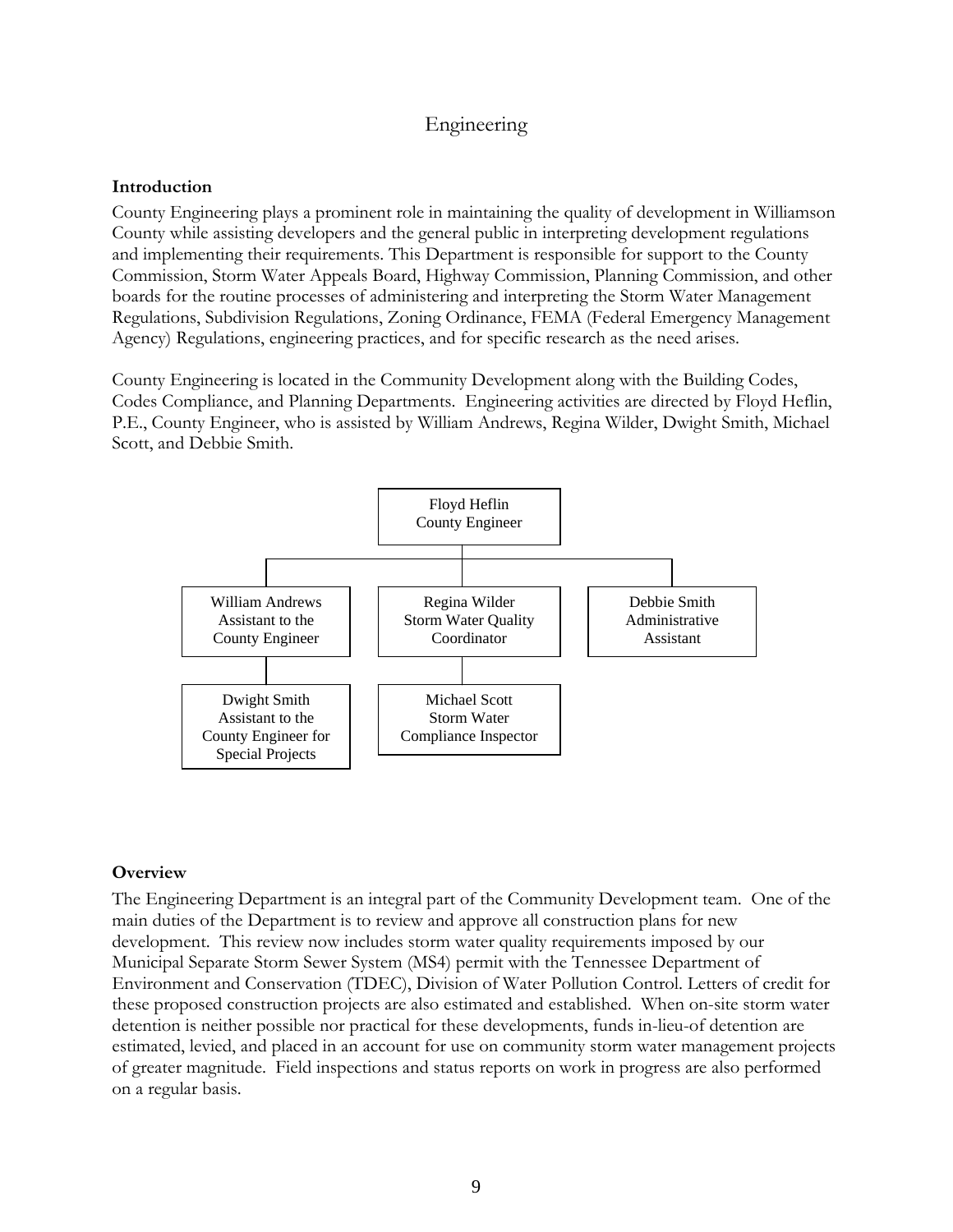Other responsibilities vary from coordination of infrastructure testing and outside consultants to assisting County residents with drainage and erosion control issues. Additionally, traffic and roadway issues, floodplain management, storm water enforcement, and various engineering-related concerns are addressed daily. The Engineering Department coordinates with the Highway Department, as required, concerning new development affecting County maintained roadways. Land Disturbance permits are also issued from the Engineering Department after review and approval of grading, drainage, and erosion control plans. 2006 Engineering revenue is shown in Figure 2 below.





#### **Surety**

The Engineering Department establishes surety amounts for roads, drainage, and erosion control. Letters of credit for new development are received at the final plat stage as required by the Planning Commission. Letters of credit help insure proper performance during construction and high infrastructure quality upon completion. Currently, the Engineering Department holds letters of credit totaling \$7,779,000 for roads, drainage, and erosion control. In 2006, 2.822 miles of roadway were released from surety and accepted by the Highway Commission and County Commission for addition to the County road system. William Andrews coordinates the assessment and review of infrastructure surety.

#### **Land Disturbance Permits**

2006 was the first full year of fee collection under the Storm Water Management Regulations that went into effect 01/01/05. Any activity disturbing more than one (1) acre of land must provide a site specific erosion control plan and obtain a land disturbance permit. Additionally, individual lots less than one (1) acre of size which are part of a larger plan of development are also regulated if the entire development disturbs more than one (1) acre of land. During 2006, 263 permits were issued for individual lots at a cost of \$150 per permit, while 24 permits were issued for subdivisions or nonresidential site plans at a cost of \$300 per permit. Total Land Disturbance Permit fees equaled \$46,650.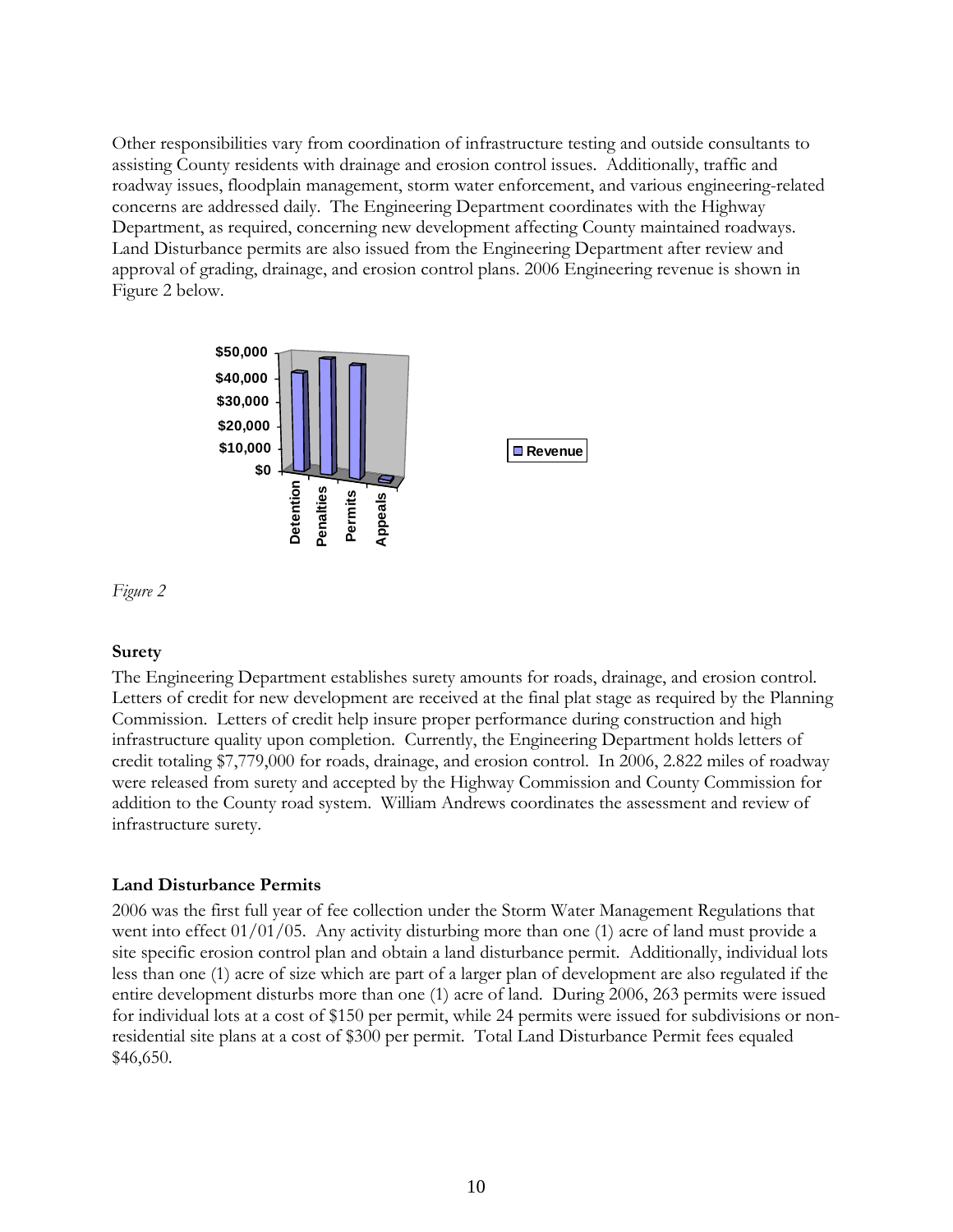#### **Blasting Information**

Although no permit is issued by the County, applicants are required to disclose the purpose and extent of blasting activity, when the blasting will occur, and how the blasting will be supervised. Relevant safety measures required to protect the surrounding property owners from sustaining damages should also be discussed. The applicant is also required to provide this office with a Certificate of Insurance stating the extent of their coverage. Blasting is regulated by the State Fire Marshal's Office.

#### **Floodplain Management**

A continuing effort is being made to address and improve challenges associated with floodplain management. The Engineering Department assists the public on a daily basis concerning floodplain inquiries. We were again required to revise our floodplain regulations in 2006 following a FEMA remapping of the County and its incorporated jurisdictions. The new flood maps were initiated by FEMA as part of their flood map modernization program. Community maps are systematically being revised and updated to a more accurate digital format. The maps for Williamson County became effective on September 29th and represent the best available information for assessing flood hazards utilizing the increased accuracy of topographic information gathered in 2000. These maps have also included detailed flood elevation information for certain tributaries which were previously shown as "A" zones lacking specific flood elevations.

#### **Storm Water Quantity**

The Zoning Ordinance and Storm Water Management Regulations require the identification and evaluation of potential storm water impacts from increased run-off associated with new development. Often times it is necessary for the designer to incorporate facilities that provide for the attenuation of storm water discharges to pre-development levels. Detention facilities are engineered devices that insure that the rate (and to some extent the volume) of storm water run-off is no greater after development than it was prior to proposed construction. There are occasions where detention is not advantageous at a particular site within a drainage basin. When it is determined that detention at the project site is not a suitable Best Management Practice (BMP), funds in-lieu-of detention are levied against the development. These funds are collected and placed into an escrow account to be used on regional projects that benefit the County as a whole. \$42,253 was collected in 2006.

Examples of areas where these funds could be utilized are summarized as follows:

- Federal cost sharing programs with the Corps of Engineers to study potential locations for regional detention facilities, flood gages, or other storm water management facilities;
- Professional fees for verifying data, establishing floodplain information, and developing storm water management programs;
- GIS and watershed modeling; and
- Maintenance of existing regional storm water facilities.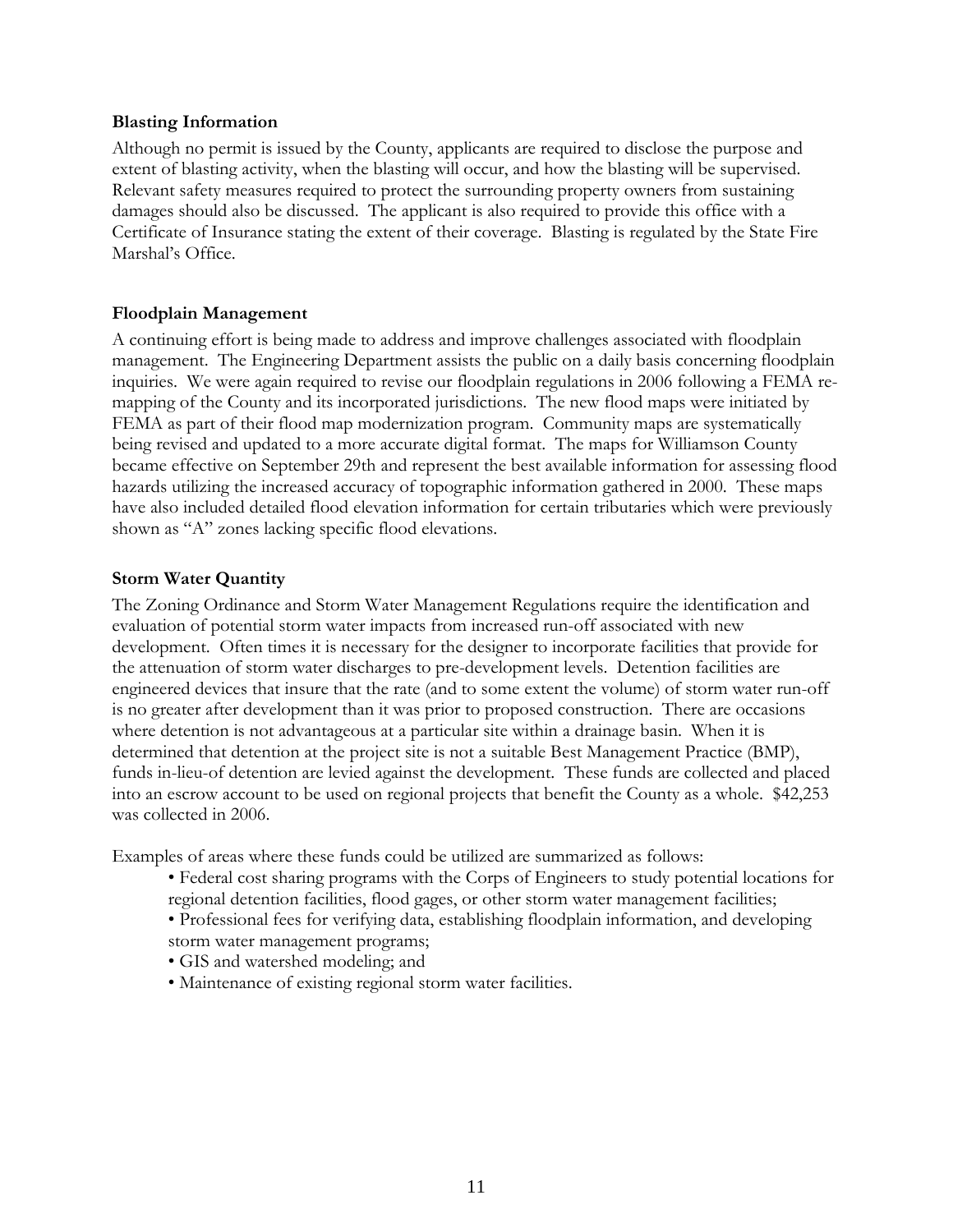#### **Storm Water Quality and Erosion Control**

Williamson County is required by the Tennessee Department of Environment and Conservation to have a Phase II National Pollutant Discharge Elimination System (NPDES) MS4 permit for storm water. Requirements of the permit include controlling construction site runoff and elicit discharges. Other components involve public education, community involvement, and enforcement. \$48,580 in storm water penalties were collected during 2006.

Permit compliance is managed by Regina Wilder who also coordinates the agenda of the Storm Water Appeals Board. This Board meets monthly as needed to hear appeals of the Storm Water Management Regulations. Twelve appeals were heard in 2006 representing \$1,200 in application fees.

#### **Department Goals for 2007**

It is the desire of the Engineering Department to work in a cooperative effort with other Departments, elected officials, and County residents. We intend to continue to promote and protect the health, safety, and welfare of all citizens and to enhance the environment and infrastructure of Williamson County.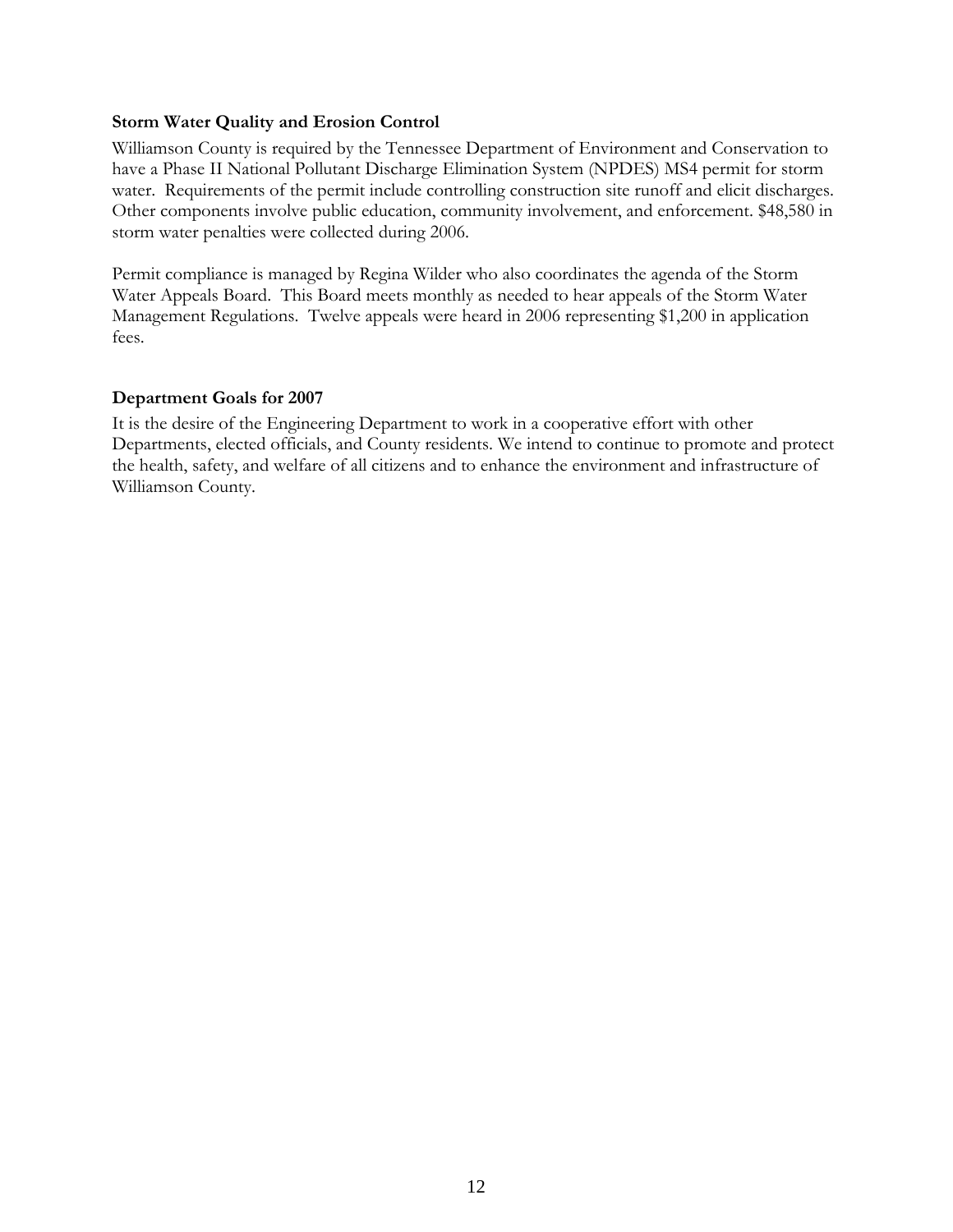# Department of Building Codes

#### **Introduction**

Serving a key role in the development of Williamson County, the Department of Building Codes insures that all construction within the unincorporated areas of the County meet current building codes adopted by the Board of Commissioners.

#### **Organization**

Building Codes is located in the Community Development Department along with Codes Compliance, Engineering, and Planning. Building Codes is directed by Mark McMillen, who is assisted in the field by Inspectors George King, Alonzo Walker and Kevin Adair. Office assistance is provided by Lisa Hobgood and Bonnie Crutcher.



#### **Building Permits**

Williamson County continues to grow at a strong rate. Much of this growth has occurred in the southern part of the County as well as in the northeast near Nolensville. Even with annexation, the total number of permits increased by 30. The total number of permits in 2006 was 895 with a total valuation of \$241,139,825.58 (including 448 permits for new construction having a total valuation of \$170,702,115.85) which generated an excess of 6,158 inspections that were performed. Total permits for 2005 were 865 with a total valuation of just over \$221,088,903.25 (including 440 permits for new construction having a total valuation of \$187,599,197.00). The following chart indicates the number of issued permits and valuation for the past four years for all categories for which permits are issued within the County.

(See Figures 3 and 4.)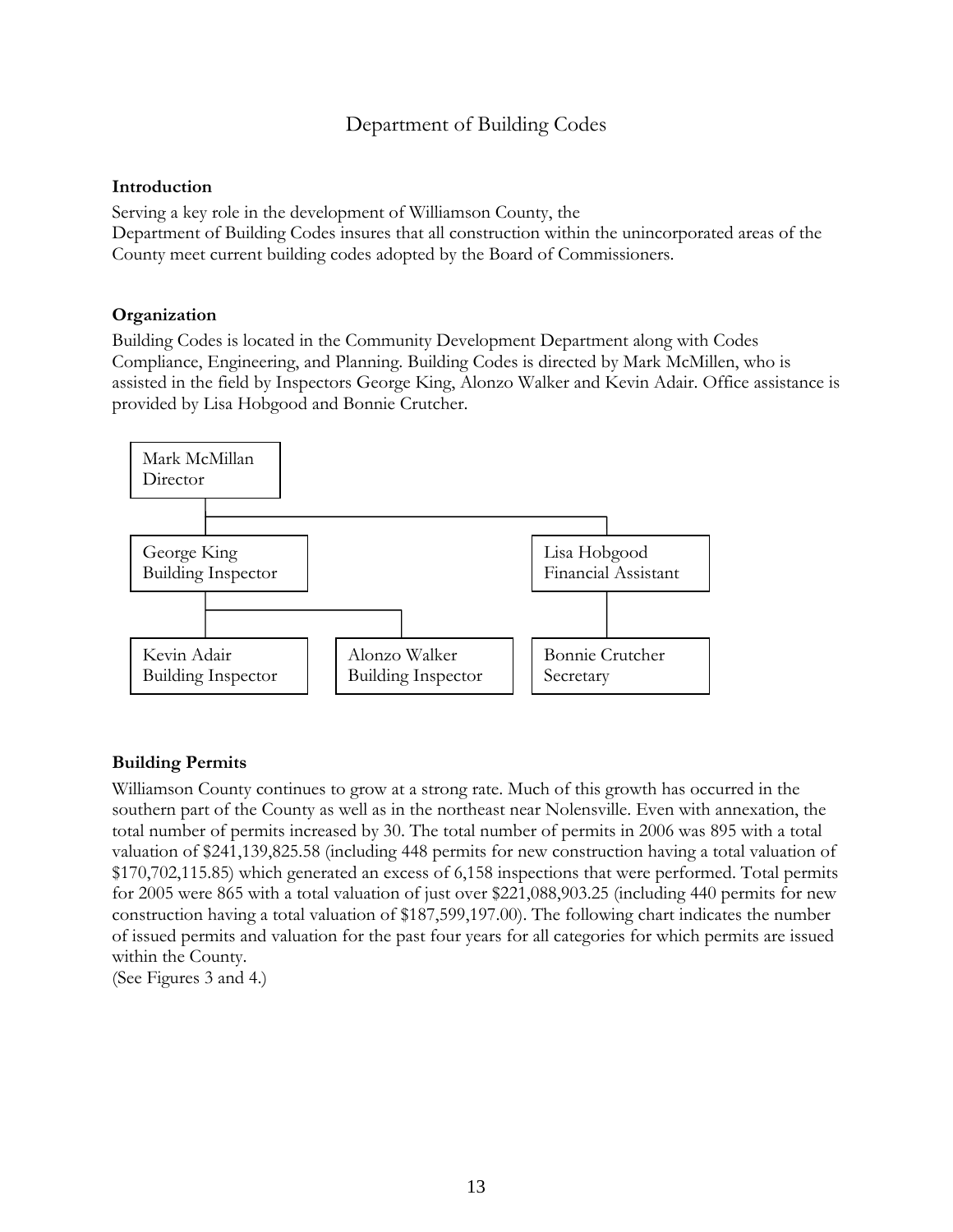

*Figure 3* 



*Figure 4* 

# **Adequate Facilities Tax**

Officially referred to as Privilege Tax, this tax is assessed on new residential and commercial structures to offset the cost of growth on the County's infrastructure. Building Codes has the responsibility of assessing and collecting this tax for both the unincorporated area of the county as well as for the cities of Brentwood, Franklin, and Spring Hill. These funds, once collected, are deposited with the County Trustee.

All new County residential construction is assessed at \$1.00 per square foot, including areas that may be completed at a later date. Areas not included are unfinished basements, garages, carports, porches, and accessory structures. All County commercial structures under roof are computed at \$0.34 cents per square foot. This includes areas such as bank drive thrus, covered service station islands, and material storage areas. City residential construction is also assessed at \$1.00 per square foot. The distributions of residential and commercial revenues are listed in Table 4, and Figures 5 and 6 below.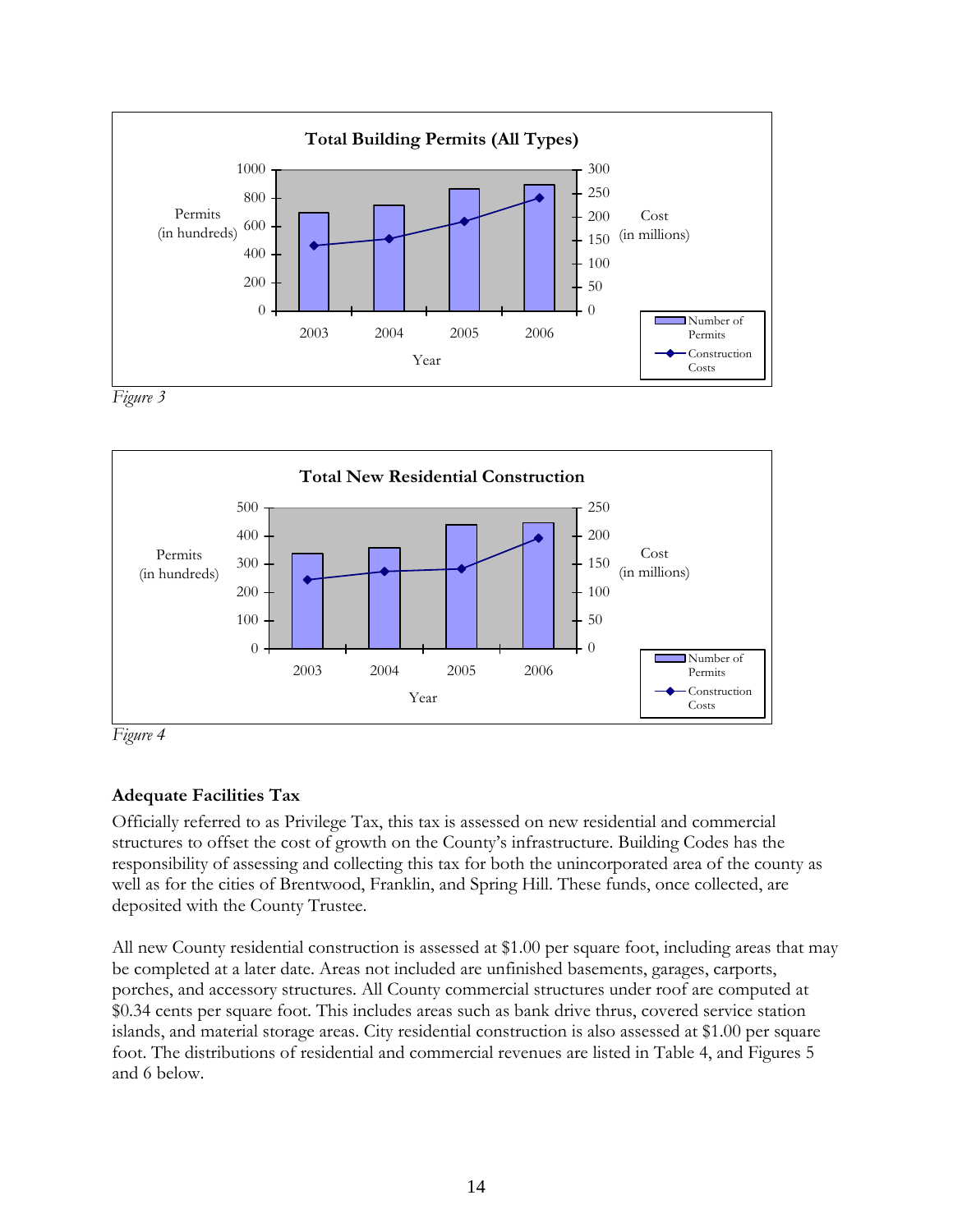



*Figure 5* 



*Figure 6* 

# **Analysis**

Continued growth of residential and commercial construction activity in Williamson County is anticipated for 2007. Building Codes will endeavor to insure the quality of construction of both residential and commercial while meeting these demands.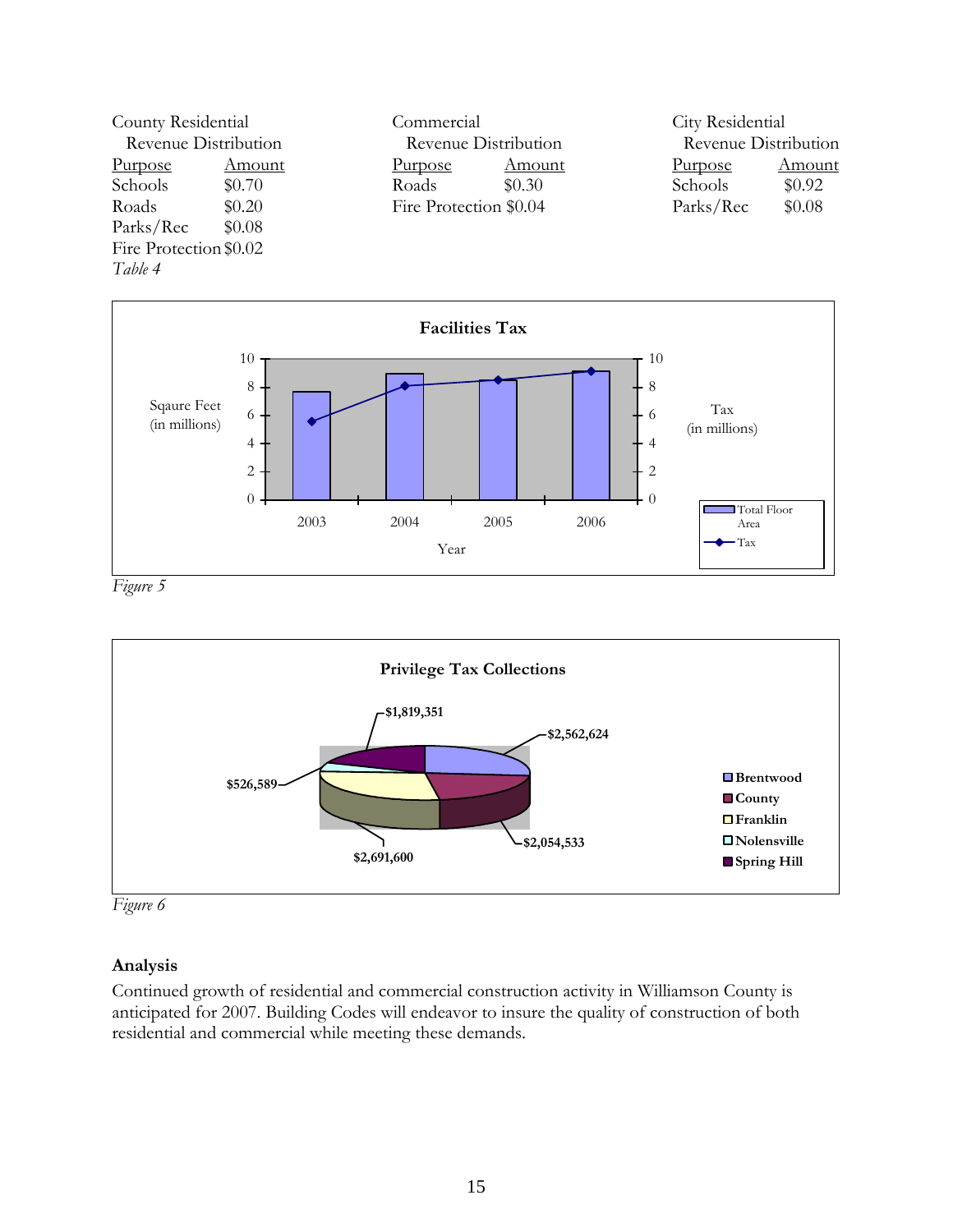### **Department Goals for 2007**

In the year 2007, the Building Codes Department will strive to ensure public safety and improve communications with contractors regarding the current building codes while developing quality homes. In an effort to be more consistent with enforcement codes, we have adopted the 2006 version of the International Code.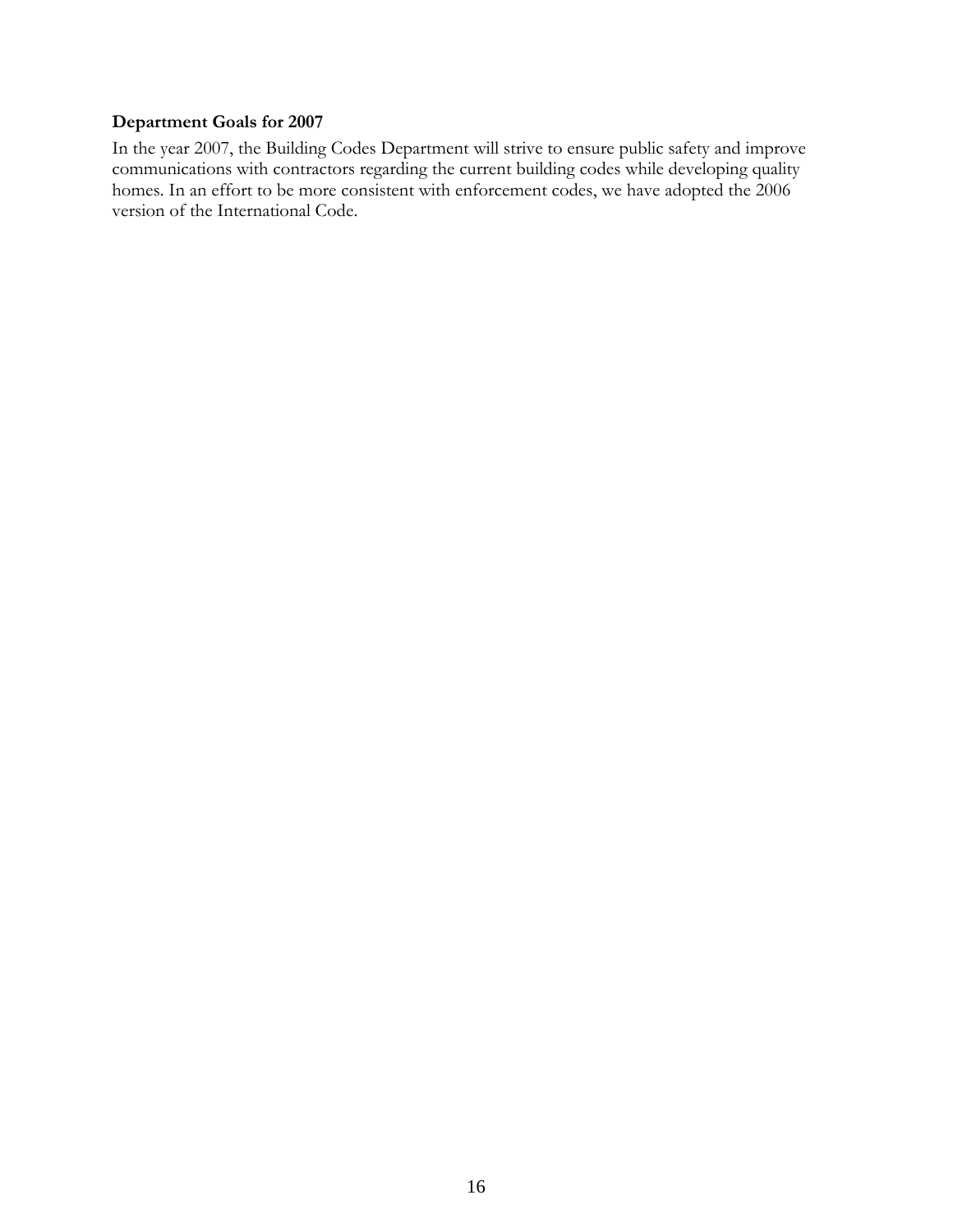# Codes Compliance

#### **Introduction**

Codes Compliance plays a vital role in maintaining the quality of life in Williamson County, assisting developers and the general public with negotiating zoning and other regulations to the mutual benefit of both. This Department is responsible for support of the Board of Zoning Appeals and other boards for the routine processes of administering and interpreting the Zoning Ordinance, Subdivision Regulations, and Flood Plain Regulations, and for specific research as the need arises. Codes Compliance is the enforcement branch of Community Development.

Codes Compliance is located on the 4th floor of the Administrative Complex, along with the Building Codes, Planning, and Engineering Departments. Codes Compliance activities are directed by Lee Sanders, Codes Director, who is assisted by Linda Hodges, Michelle Jackson, and Brenda Midgett.



# **Board of Zoning Appeals Members for 2006**

Dave Ausbrooks - Chairman Ed Jaggers - Vice Chairman Steve Wherley - Secretary Don Crohan - Representing the Planning Commission Sue Workman - Regular Member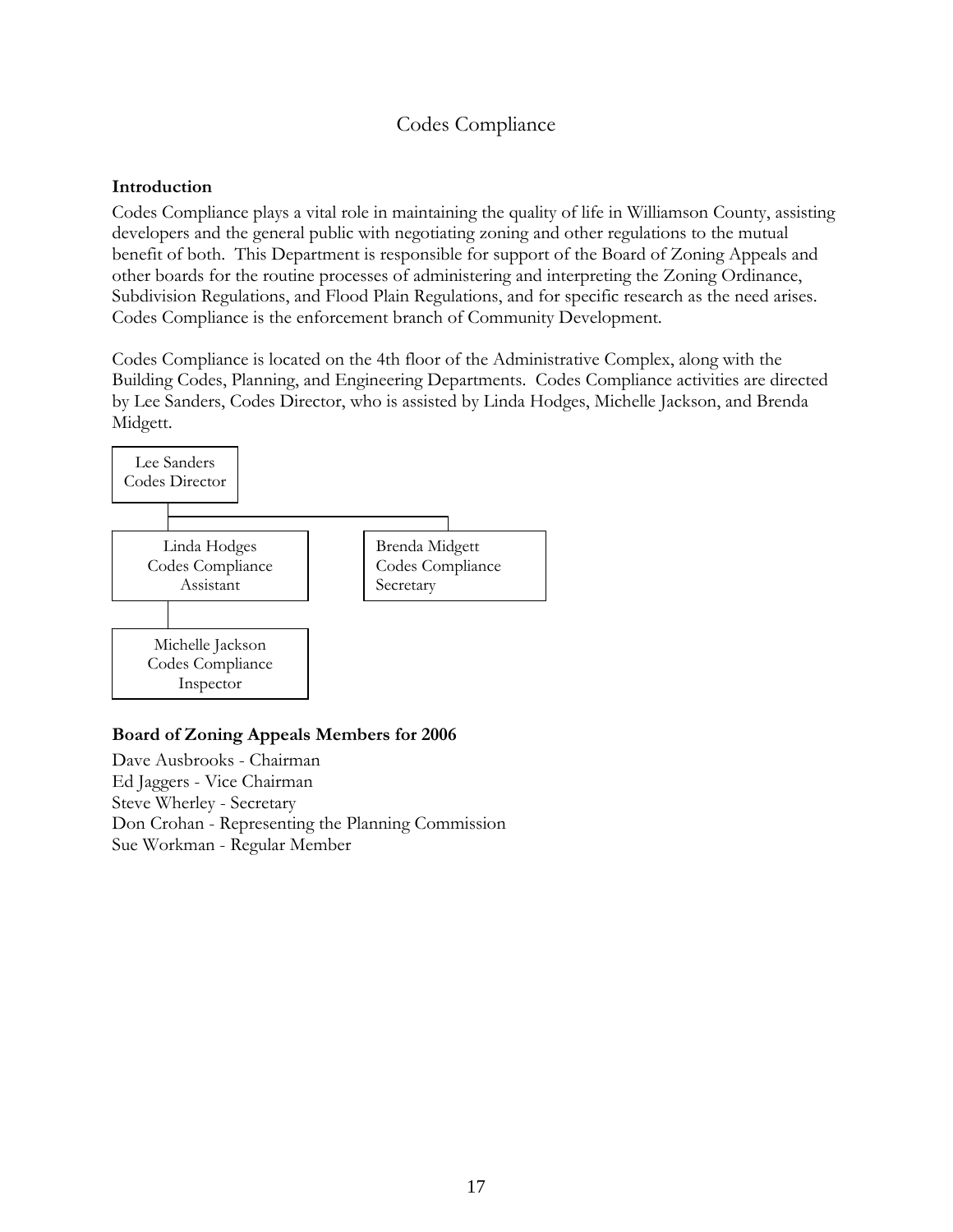#### **Board of Zoning Appeals**

The Board of Zoning Appeals has three distinct powers: to interpret the Zoning Ordinance for appeals to the decisions of the enforcing officers; to authorize specific Special Use permits; and to grant variances from the application of certain requirements of the Zoning Ordinance. The Codes Compliance Director is responsible for preparing the agenda and maintaining the records of the Board of Zoning Appeals. See Table 5 for a summary of appeals cases below.

| <b>Board of Zoning Appeals Cases</b> | 2002 | 2003 | 2004 | 2005 | 2006 |
|--------------------------------------|------|------|------|------|------|
| Total Agenda Items                   | 23   | 26   | 26   | 23   | 16   |
| Variances                            |      | 10   | 14   | 13   |      |
| Appeals                              |      |      |      |      |      |
| Special Uses                         | I () |      |      |      |      |
| Other                                |      |      |      |      |      |
| Old Business                         |      |      |      |      |      |

*Table 5* 

#### **Special Uses**

As stated, one of the powers of the Board of Zoning Appeals is to authorize specific Special Use permits. Special Uses are those uses which have some special impact or uniqueness. Since their effect on the surrounding environment cannot be determined in advance, further review to weigh their impact is required. See Table 6 below for a summary of appeals.

| <b>Special Uses by Category</b>    | 2002 | 2003 | 2004      | 2005 | 2006 |
|------------------------------------|------|------|-----------|------|------|
| Mobile Home as Temporary Residence | 2    |      |           |      |      |
| <b>Accessory Dwelling</b>          |      |      |           |      |      |
| Farm Employee Housing              |      |      |           |      |      |
| Communications Tower               |      |      |           |      |      |
| Events of Public Interest          |      |      | $\rm N/A$ |      |      |
| Family/ Adult Day Care             |      |      |           |      |      |

*Table 6* 

#### **Inspections**

The Codes Compliance Department is also responsible for numerous inspections and related enforcement. Some of these inspections are based on building permit activity and some are initiated from complaints received from the public. Compliance inspectors are expected to initiate inspections of violations and non-permitted construction as they patrol the county. See Inspection activity in Table 7 below.

| Activity                                            | 2002 | 2003 | 2004 | 2005 | 2006     |
|-----------------------------------------------------|------|------|------|------|----------|
| Complaints Logged                                   | 175  | 199  | 218  | 198  | 209      |
| Complaints/ No Violation Cited                      | 49   | 57   | 65   | 74   | 92       |
| General Code Violations= Complaints – No Violations | 126  | 31   | 63   | 115  | $11^{7}$ |
| Cases Closed This Year                              | 192  | 168  | 177  | 205  | 195      |
| Court Appearances                                   |      |      |      |      |          |